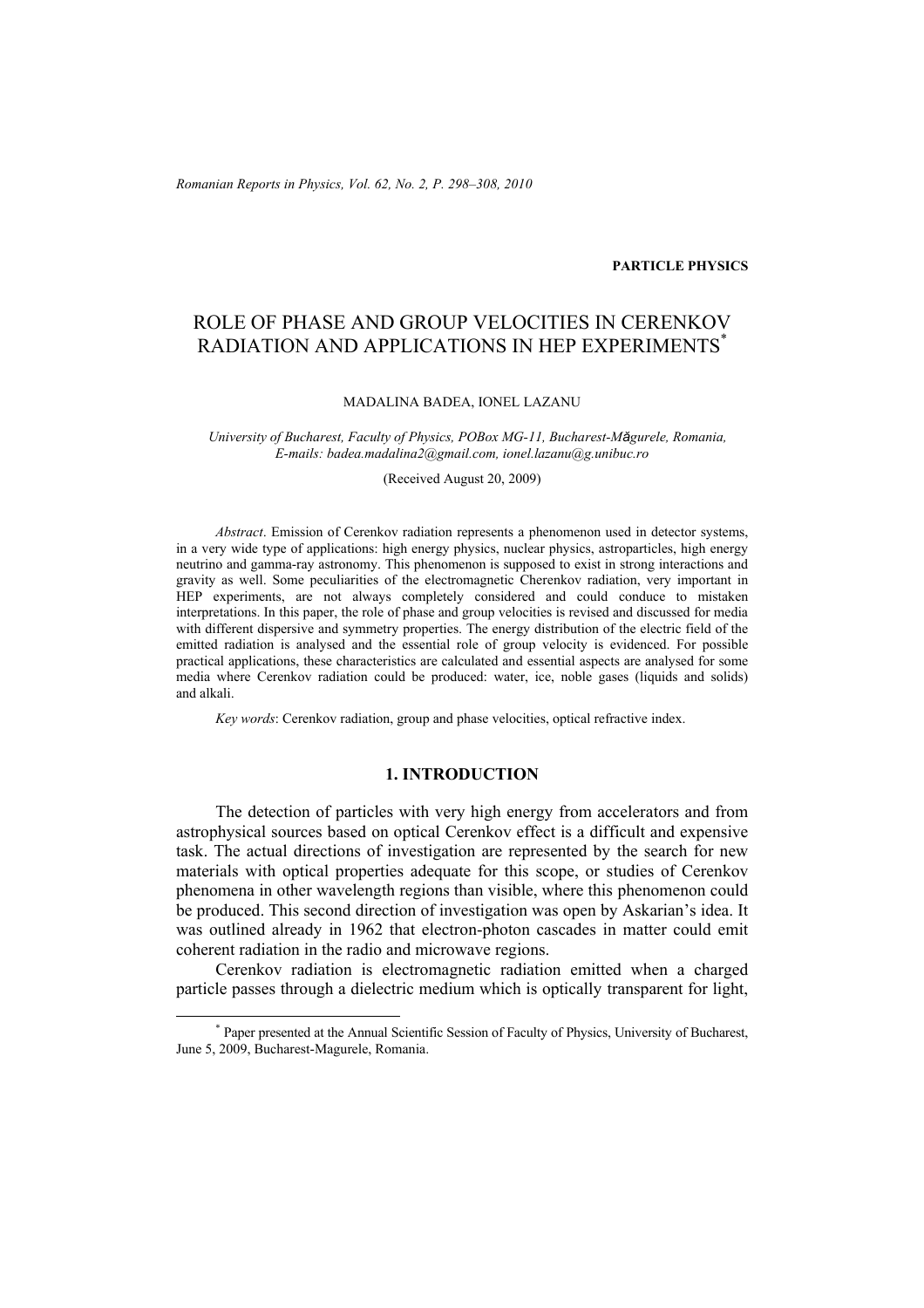with a velocity greater than the phase speed of light in that medium. The threshold condition is that the velocity of the particle should by equal to the phase velocity of the radiation.

 The discovery of Cerenkov radiation has a long history which started with the first correct prediction by O. Heaviside in 1888, and with the partially correct Sommerfeld's idea of the radiation emitted by an electron moving with constant velocity greater than that the light, in vacuum (in 1904). P. A. Cerenkov discovered the phenomenon and the explanation was given by I. E. Tamm and I. M. Frank [1, 2, 3, 4] a short time after this, and a very rich field of applications was developed. This phenomenon was predicted to exist also in strong interactions – see for example references [5, 6] and for the gravitational field [7, 8].

 Because some peculiarities of the Cerenkov effect are not always completely considered in applications in HEP and could lead to mistaken interpretations, in this paper we review the role of phase and group velocities and we discuss these aspects in concrete cases of media of interest in applications. The essential role of group velocity, an unmeasurable quantity, is put in evidence. Media with different dispersive and symmetry properties and in different states of aggregation are considered and their essential characteristics for Cerenkov radiation are determined. The energy distribution of the electric field of the emitted radiation is analysed.

 The regions of wavelength where the ratio between group and phase velocities is close to unity defines the domains were Cerenkov radiation could be used in practical applications and the experimental errors in measurements are minimized.

# **2. CERENKOV RADIATION AND THEIR CHARACTERISTICS**

#### 2.1 GENERAL CONSIDERATIONS

 In the Cerenkov radiation the photons are emitted perpendicular to the wave front and fill the rings in the plane transverse to the direction of motion of the charge. Let *u* be the phase velocity of the photons. Rings of light in Cerenkov detectors are used to measure the velocity of the incident particle if the refractive index is known.

This radiation is a very directional one – waves of a given frequency  $\omega$  are emitted only under a definite angle with respect to the direction of motion of the system, this angle being determined by the relation

$$
\cos \theta = \frac{\frac{c}{n}}{vt}.
$$
 (1)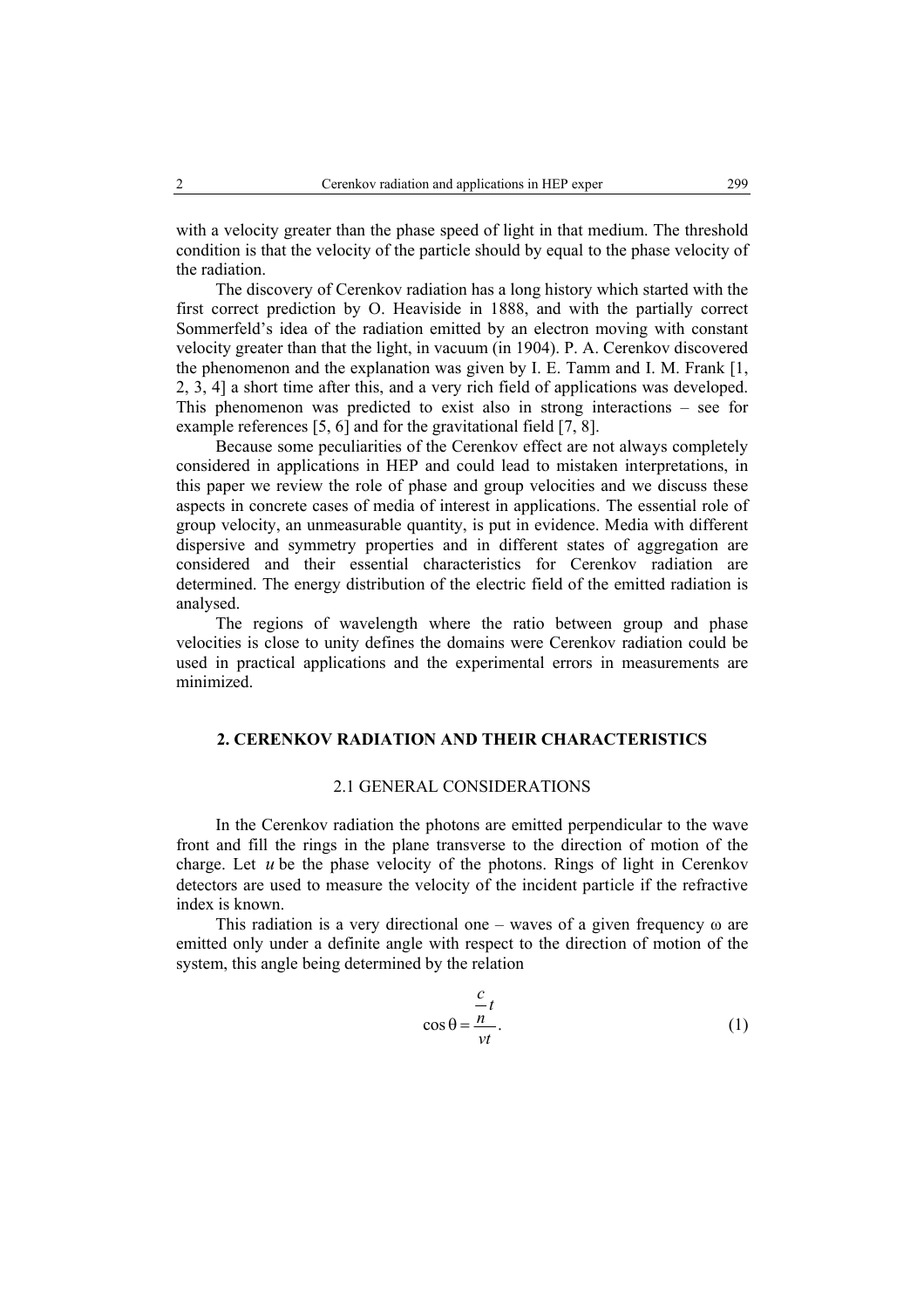Here *c* is the speed of light in vacuum, *v* is the velocity of particle in the considered medium and  $n=n(\omega)$  is the refractive index.

In the direction which satisfies the above condition the waves reach the observer with an optical path-length difference equal to zero, and accordingly the radiation will only result in this direction.

The equation obtained for  $\cos \theta = 1$  expresses the energetic threshold for the emission of the radiation. The minimum energy of the particle (at the threshold), *E*o, is determined by the refraction index *n.* Since it is not directly the energy of the particle that is required for the determination of this threshold, but its velocity, it is therefore obvious that  $E_0$  is also dependent on the mass of the particle. The threshold condition for the effect and maximum angle at which the light is emitted

are:  $(\beta_{\text{threshold}} = \frac{1}{n}, \theta = 0)$ , and  $(\beta_{\text{max}} \rightarrow 1, \theta_{\text{max}} = \cos^{-1} (\frac{1}{n}))$  respectively.

 Cerenkov radiation result as a different reasoning from the balance of energy and momentum. For combined conditions of energy and momentum conservation, the following equation is obtained:

$$
\Delta U = -E \left( 1 - \frac{v \cdot \cos \vartheta}{u} \right). \tag{2}
$$

In this equation, a particle with velocity  $\nu$  radiates an energy  $E$ , in a direction characterised by a unit vector  $\vec{n}$ , modifying its translational velocity and its energy *U* that represent its internal degrees of freedom. If the particle does not have internal degrees of freedom, the usual condition for the effect is directly obtained. For systems with internal structure, the interpretation is more complicated. If the velocity of the particle is small,  $v \ll u$ , then, usually, the internal energy of the particle decreases with the energy radiated; but, if the condition  $v > u$  is produced, the system is self-excited,  $\Delta U > 0$ , and this process is simultaneously accompanied by a slowing down of its motion as a whole.

## 2.2. PHASE AND GROUP VELOCITIES OF THE CERENKOV RADIATION

 Cherenkov radiation is emitted because the charged particle polarises atoms along its track so that they become electric dipoles. The time variation of the dipole field leads to the emission of electromagnetic radiation. For velocities below the threshold, the dipoles are symmetrically arranged along the particle path, so the integrated dipoles field is zero and no radiation occurs. The situation is very different for the case of particles with velocities above the threshold for Cerenkov radiation, because the dipoles are oriented along the path, the symmetry is broken, the dipoles moment is nonzero and thus a radiation is produced. Thus, this is a collective effect determined by the presence of the medium. The coherent nature of Cerenkov radiation could be explained intuitively using Huygens' principle.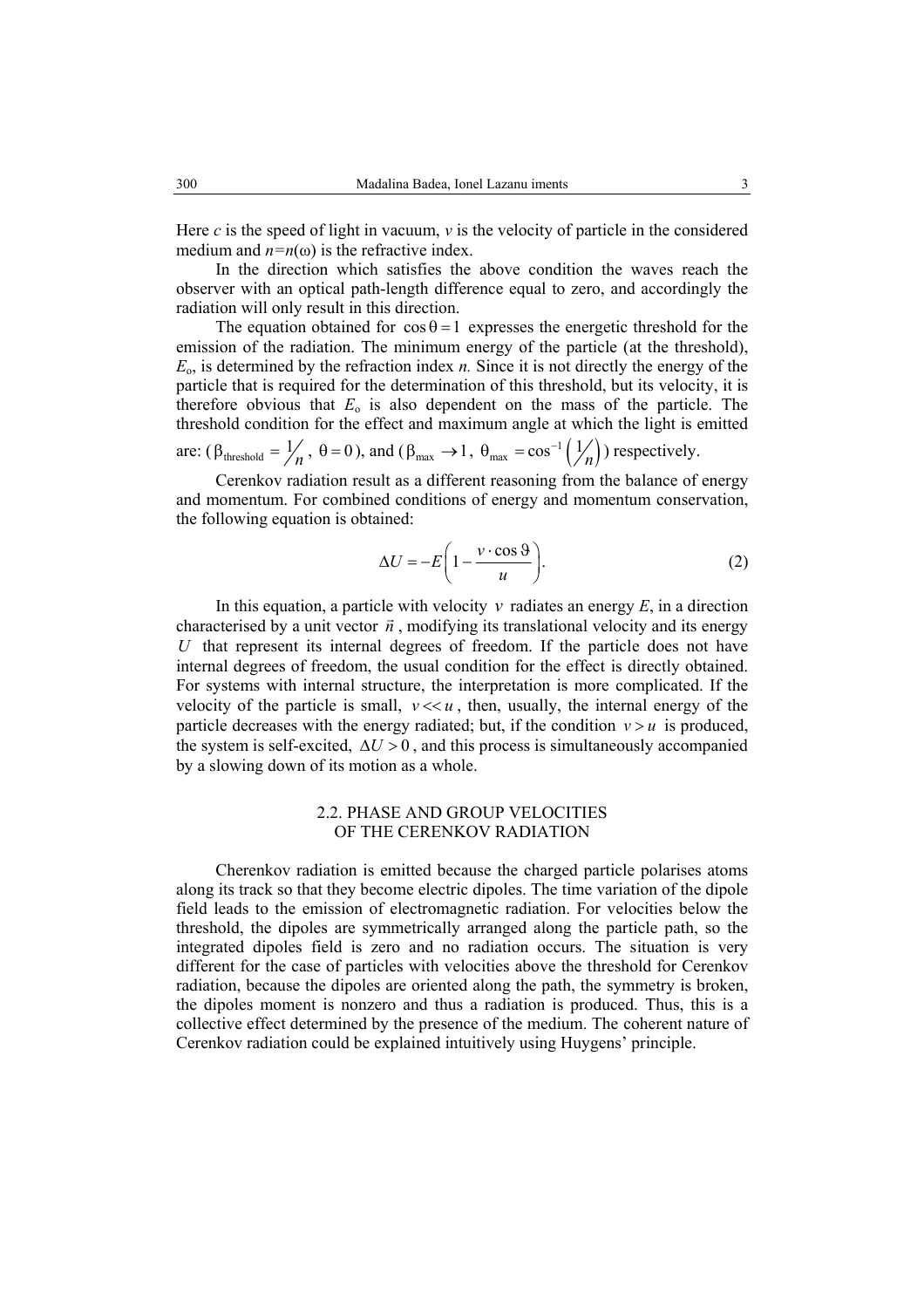Because a photon in a medium is not a free particle, the wave propagation is obtained as a result of coherent addition of waves of individual atoms. Thus, of importance for the onset of the wave is the collective motion that occurs in the atoms of the medium. From this point of view, let's ascribe to the photon in a medium a velocity  $w = \frac{d}{dx}$  $w = \frac{d\omega}{dk} \left( p = \hbar k = \frac{h}{\lambda} = \frac{n}{c} \hbar \omega \right)$  which is equal to the group velocity of light. In a general form, the group velocity is given [1] by equation:

> $\left(\omega\right) + \omega \operatorname{Re}\left[\frac{\mathrm{d}n(\omega)}{1}\right]$ d *group*  $w = v_{\text{oroun}} = \frac{c}{\sqrt{c}}$ *n n*  $= v_{group} = \frac{c}{\sqrt{d_n(\omega)}}$ ω) + ω Re $\left[\frac{m(\omega)}{d\omega}\right]$ (3)

 As it could be seen from the equation, it is evident that the behaviour of  $dn(\omega)$ d *n* ω ω is an essential parameter: if the index of refraction is independent on the frequency, the group and phase velocities are equal; in all other cases the group velocity can be positive, infinite or negative. The threshold condition for the appearance of this effect is that the velocity of the particle coincides with the group velocity.

 If the derivative decreases rapidly enough with frequency, the group velocity can be negative and this phenomenon is produced near an absorption region for light.



Fig. 1 – The wave fronts due to phase and group velocities.

 The wave front of the radiation will be normal to the radiation cone only if  $Re \Big[ \frac{d}{2}$ d *n*  $\left[\frac{du}{d\omega}\right]$  is zero, in the contrary case there will exist an angle between the wave front defined by phase velocity and the corresponding wave front for group velocity as is suggested in Fig. 1. Equation:

$$
\cot \varphi = \left(\beta^2 n^2 - 1\right)^{1/2} + n\omega \beta^2 \left(\frac{dn}{d\omega}\right) / \left(\beta^2 n^2 - 1\right)^{1/2} \tag{4}
$$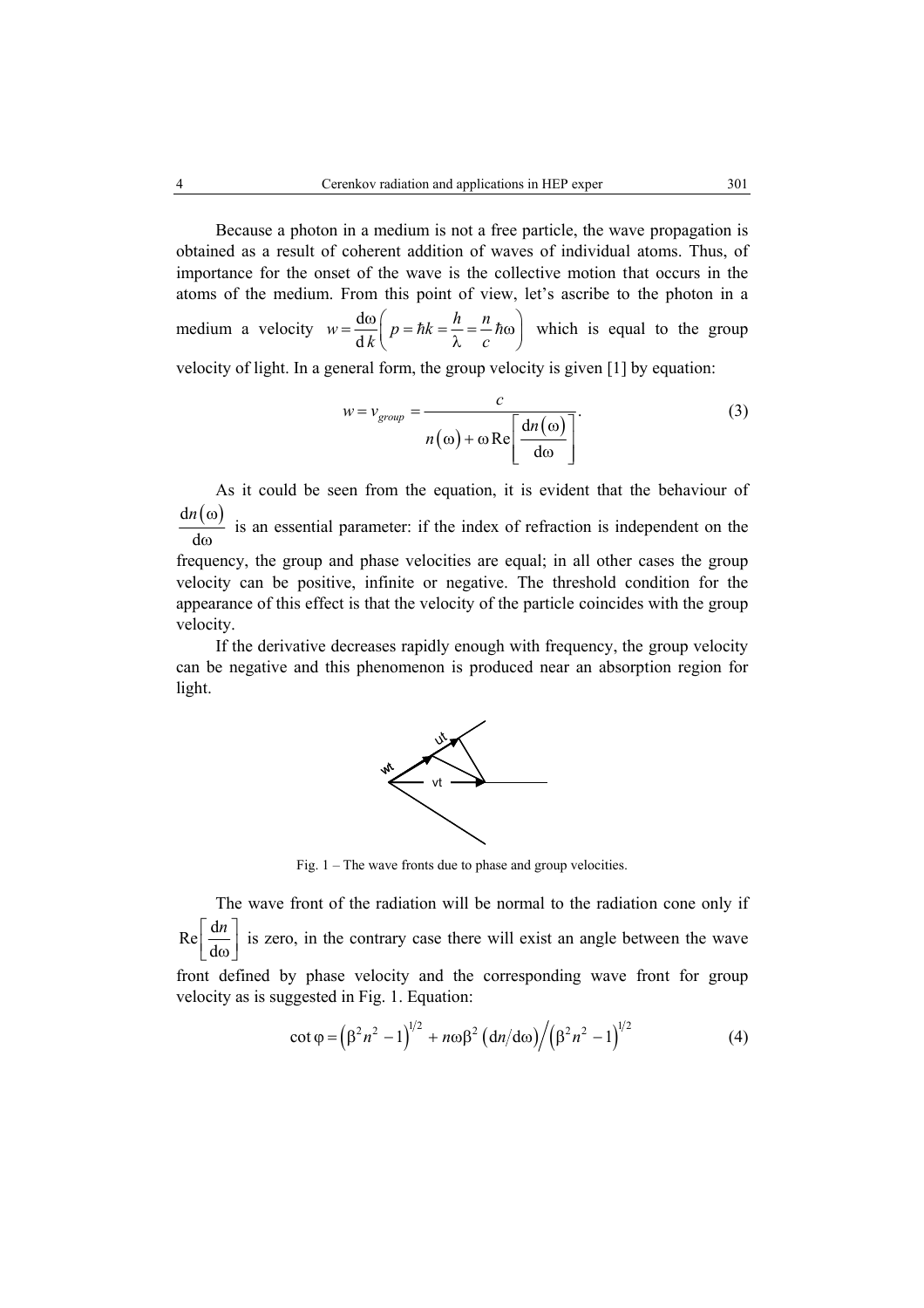defines the angle between the wavefront and the direction of the particle.

 In an optically isotropic medium, the group velocity *w* of the radiated waves, as well as the phase velocity  $u$ , is directed at a characteristic acute angle of  $\theta = \cos^{-1}(\mathcal{C}_{\sqrt{n}})$  to the particle velocity. The radiated energy and the momentum of the photon propagate in the same direction. The energy of the photon is transmitted at the group velocity, not at the phase velocity [10]. The momentum carried away slows down the particle, and this result is similar with the previous one, but is obtained from different considerations (Fig. 2a). The situation is very different in a medium with negative group velocity. In this case the phase and group velocities are directed oppositely, and if  $|w| > |u|$ , the radiated cone would make an angle  $(\pi - \theta)$  with the direction of particle. So, the energy and momentum would be in opposite directions (Fig. 2.b) and momentum as a component would be oriented in the direction of particle.



Fig. 2 – Cerenkov radiation in a medium with positive (a) and negative (b) group velocities.

 Inside a dielectric medium the polarization due to the elementary dipoles is time dependent. In the case of isotropic and non-dispersive media, the group and phase velocities coincide, and the surface on which the intensity of electric peaks coincides with the well known wave cone orthogonal to the wavevector of the emitted light and the aperture is determined by the coherence condition for Cerenkov radiation. The situation is very different in other media [11, 12, 13]; in high dispersive media the intensity is instead peaked on the surface of a group cone that is not orthogonal to the frontwave and much narrower than the wave cone. So, the electric field intensity is peaked on the group cone described by the equation: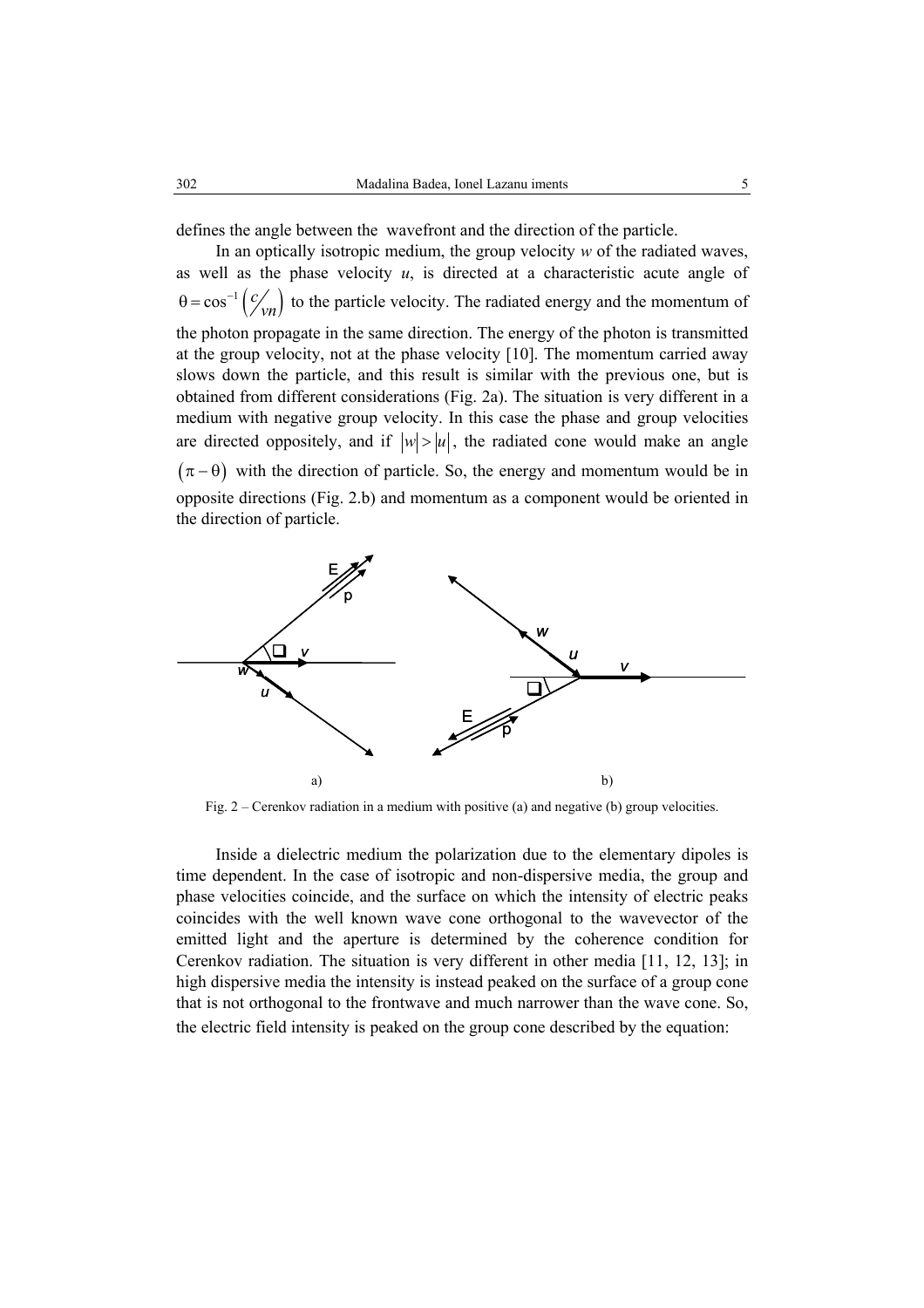$$
\frac{x^{\perp}(v - w^{II})}{w^{\perp}} + z = vt,
$$
\n(5)

where we used the notation:  $\vec{x} = (x^{\perp}, z)$  and  $w = (w^{\perp}, w^{\perp})$  as the two perpendicular components of the position vector and group velocity respectively.

 Other characteristics of the Cerenkov radiation are associated with inhomogeneous periodic and crystalline medium. Different behaviours are associated with single crystals or lattice crystal structures. In a single crystal, Cerenkov radiation is expected to be emitted at angles and frequencies satisfying the conditions for Bragg scattering. Details could be found for example in Refs. [14, 15] but these will not be discussed in this paper.

#### **3. RESULTS AND DISCUSSIONS**

# 3.1. VELOCITIES IN CERENKOV RADIATION FOR DISPERSIVE AND ANISOTROPIC MEDIA

 The behaviour of the radiation in different media and in different wavelength regions is investigated in relation with the group and phase velocities. The wavelength dependence of the refractive index for different materials: water [16], ice [17], noble gases (argon, krypton, xenon) in liquid and solid phase [18, 19, 20], and of NaCl [21] are used to evidence the behaviour of phase and group velocities in materials.

The choice of *n* rather than  $n_g$  or of *v* rather than  $v_g$  leads to errors in track reconstruction and in distance measurements. Thus, a good option to use Cerenkov radiation in detection is for these wavelength regions where ratio between two velocities to be close to one, because this way the errors in identifications are minimized.

 For water and ice the wavelength dependence of the ratio of group versus phase velocity is determined for a region between  $2 \times 10^{-2}$  and to  $10^5$  µm for water and from  $3\times10^{-2}$  to  $10^{2}$  µm for ice respectively. For these regions, the optical refractive index presents a typical behaviour with smooth regions, alternating with regions with resonant form. It must be mentioned that for smooth regions of refractive index, a polynomial fit (fourth order at least) or Boltzmann function are adequate to reproduce the experimental values. These dependencies are presented in Figs. 3 (for water) and 4 (ice).

First, the great modifications of optical properties after the phase transition between liquid and solid states must be observed. For both situations, there exist wavelength regions for which group velocity has positive, negative and zero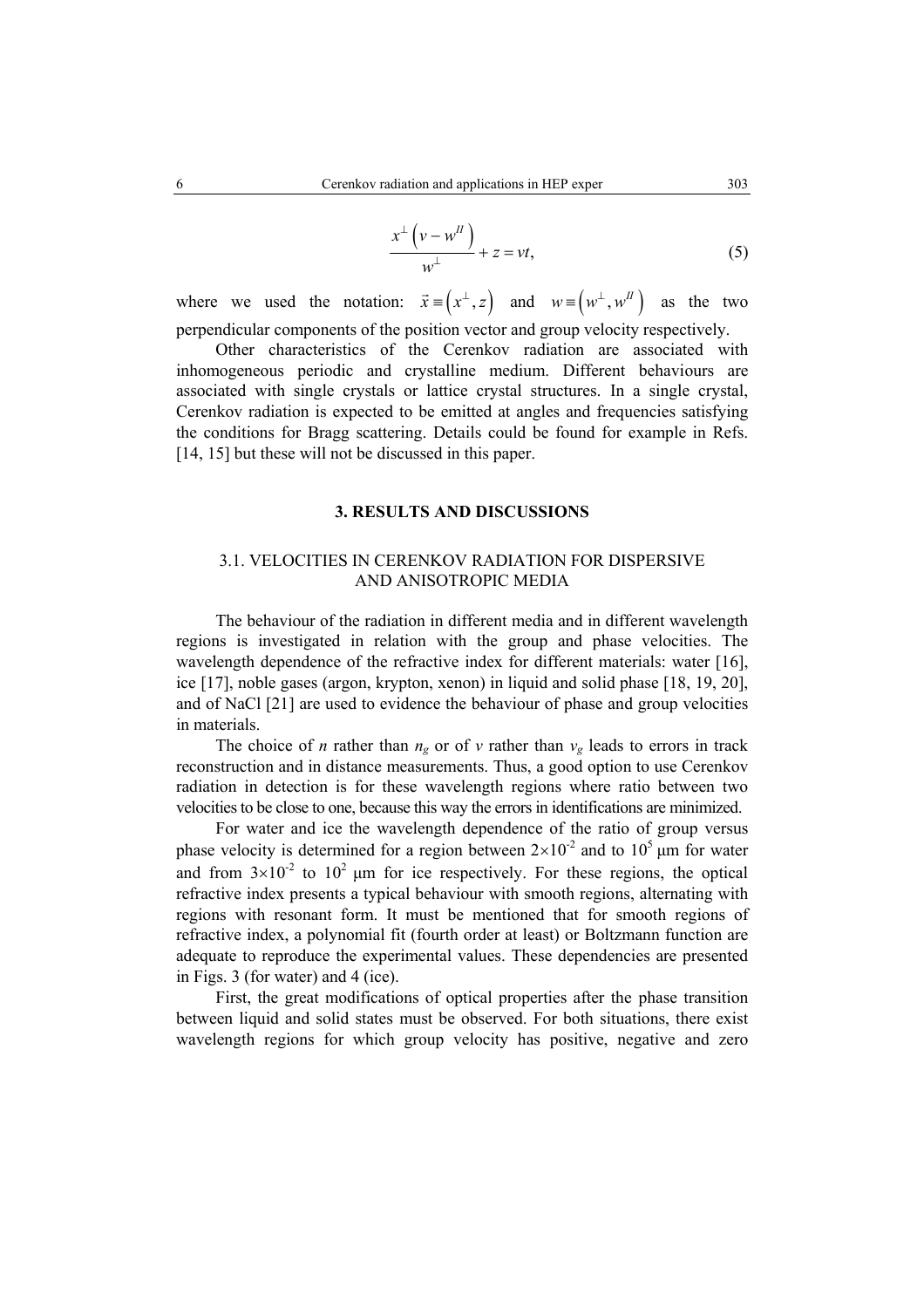values. The regions with negative group velocities correspond to high absorptive character for the radiation. For both optical media, there exist large regions of wavelength were Cerenkov radiation could be used for detection, with minimal errors in the identification.



Fig. 3 – Refractive index (a) and ratio between group velocity and phase velocity (b) *versus* wavelength in water.



**Fig. 4 –** Refractive index (a) and ratio between group velocity and phase velocity (b) *versus* wavelength in ice.

For other media: NaCl crystals and noble elements (Kr, Ar, Xe), the analysis was realised only into a narrow wavelength interval in the visible region (Figs. 5 (a and b) and 6 (a, b and c)). Variation with temperature was also considered.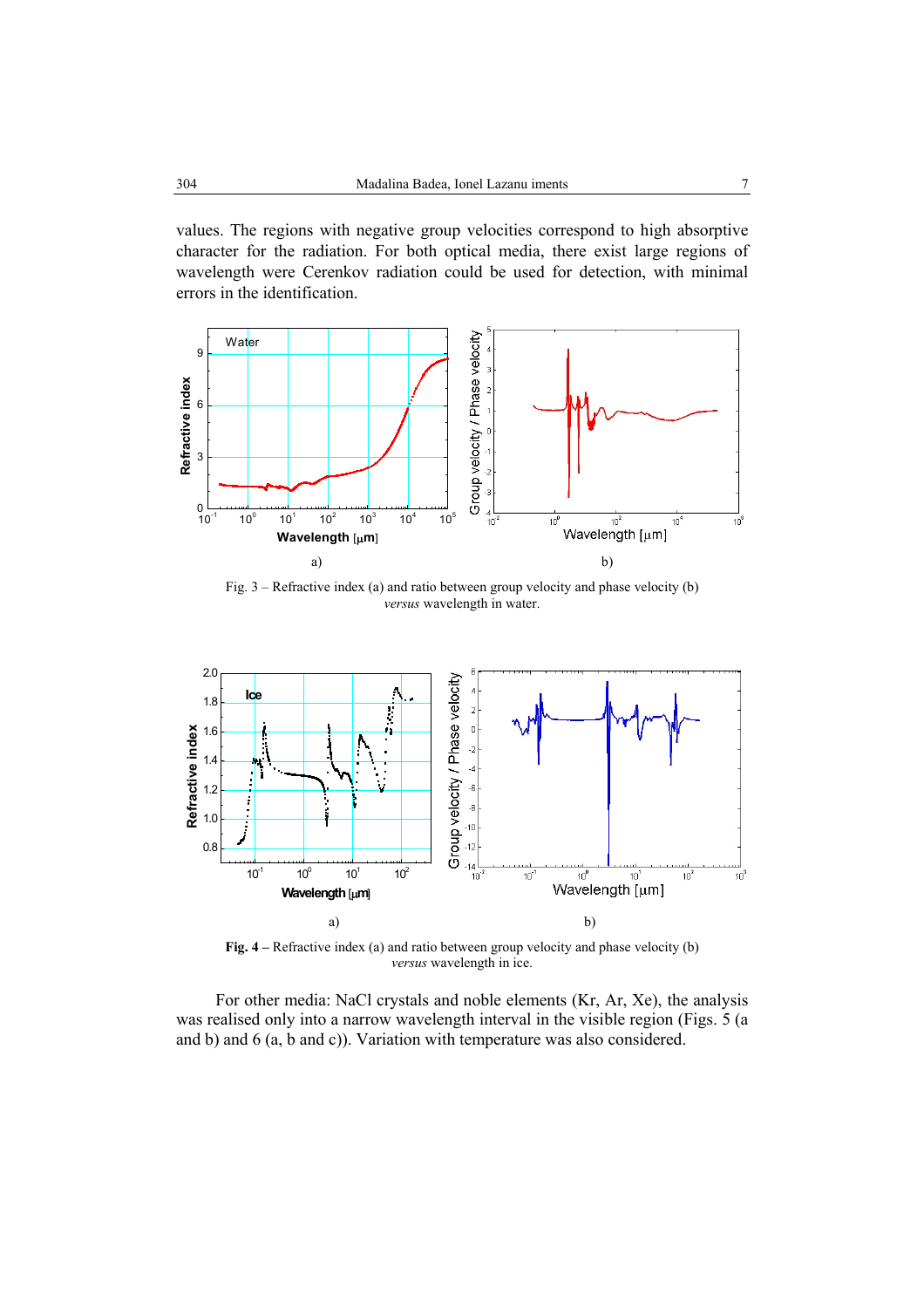

**Fig. 5 –** Refractive index (a) and ratio between group velocity and phase velocity (b) *versus* wavelength in NaCl.



Fig. 6 – Refractive index (a) and ratio between group velocity and phase velocity (b) *versus* wavelength in noble gases in liquid states, and refractive index dependence versus wavelength in solid states (c).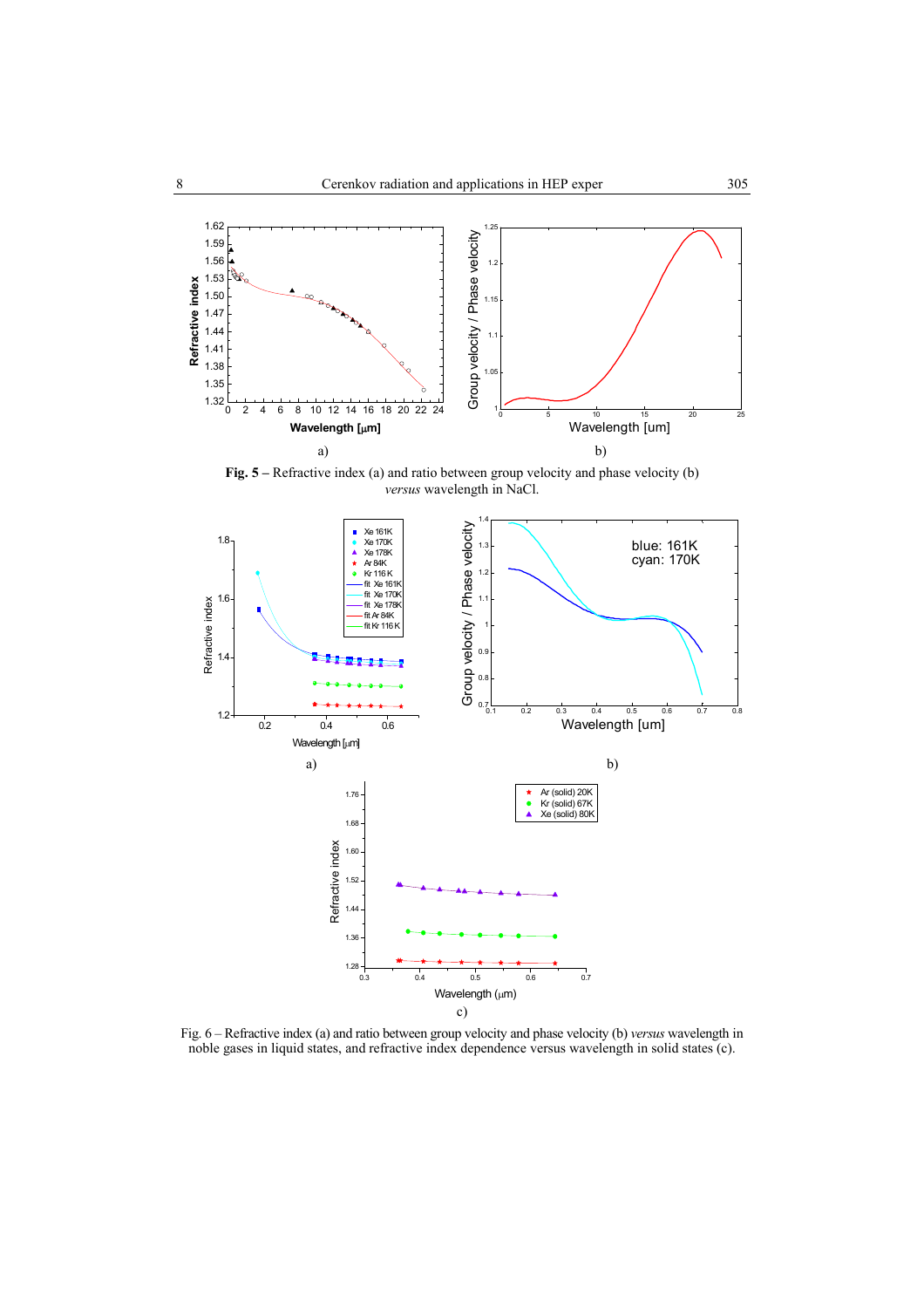For both cases, only for a limited optical region the ratio between velocities is close to one and thus the errors are minimised.

#### 3.2. DEPENDENCE ON PRESSURE

 The effect of a uniaxial mechanical deformation on the dispersion of the refractive index of alkali-halide crystals, in particular of NaCl and KCl, in the visible and ultraviolet regions present interesting features [22]. Three regions can be distinguished: in the first region (from 0 to 4 kg/mm<sup>2</sup>), an increase almost monotonic of the refractive index, in the second region (from 5 to  $6 \text{ kg/mm}^2$ ), a sharp decrease to negative values, and in the third region, a clear decrease. This behaviour is observed in all analysed crystals. The data for NaCI and KCl crystals are presented in Fig. 7.



Fig. 8 – Dependence of the change of refractive index on pressure as  $\text{kg/mm}^2$  for different wavelengths in NaCl and KCl crystals.

The change of refractive index with pressure can be explained by a change of both mechanical and optical properties of the crystal (density and absorption spectrum). In agreement with the paper cited, for low pressure the increase of the refractive index is due mainly to the increase of the crystal density. At higher pressure, the plastic compression of the crystal leads to a residual change of the density, which is the result of the effect of two concurrent processes: an increase of density and consequently of bulk compression, and a partial "crushing" of defects, and also a decrease of density, which is explained by the formation and development of new defects. Thus, the sharp decrease of the refractive index and negative values of ∆n can be explained by the decrease in density of the crystals, which is due to the formation of microcracks, right up to the destruction of the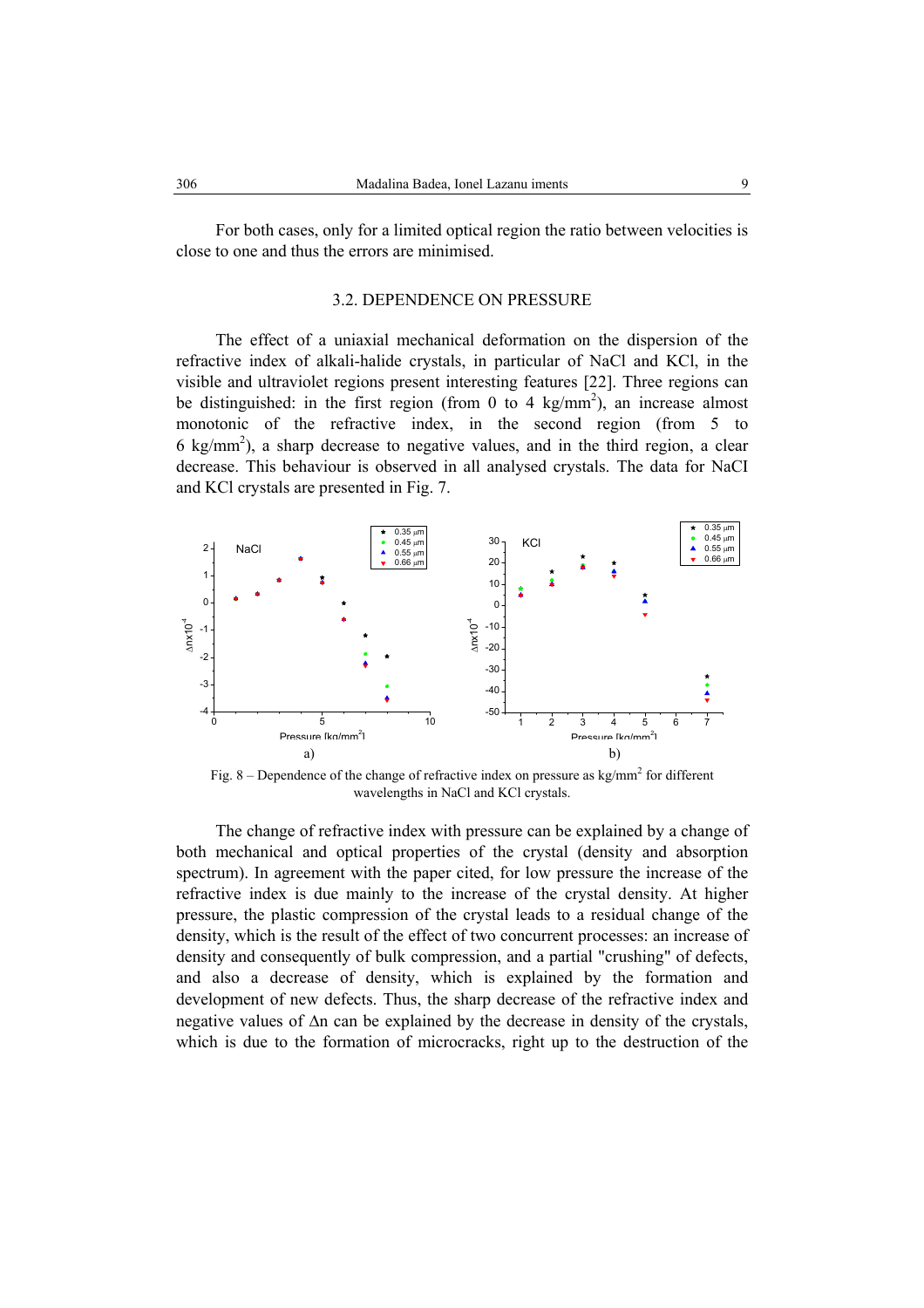crystal. The effects are more pronounced for KCl crystals (multiplicative factor up to one order in magnitude) and observable for all wavelengths. Also, Chiba and coworkers [23, 24], observed important differences in the attenuation length of salt rock and synthesized samples in the region of radio frequencies.

# **4. SUMMARY**

In this paper, the role of phase and group velocities in Cerenkov radiation is revised. Because the group velocity is an essential characteristic of the phenomena, but it is not a measurable quantity, the regions of wavelength where the ratio between the group and the phase velocities is close to unity defines the regions were Cerenkov radiation could be used in practical applications and where the experimental errors in the measurements are minimized. Very interesting phenomena appear for the optical regions where the group velocity is negative. Concrete calculations were done for media with optical properties that permits the production of Cerenkov radiation and with different dispersive and symmetry properties.

*Acknowledgments*. This research was initiated in the framework of Contract 82104/2008, of the Ministry of Education, Research and Innovation, National Authority for Scientific Research, Romania.

#### REFERENCES

- 1. B. B. Govorkov, Nucl. Instr. Meth. Phys. Res., **A553**, 9 (2005).
- 2. I. E. Tamm, *Nobel lecture*, 1958, http://nobelprize.org/nobel\_prizes/physics/laureates/1958/tammlecture.pdf.
- 3. P. A. Cherenkov, *Nobel lecture*, http://nobelprize.org/nobel\_prizes/physics/laureates/1958/ cerenkov- lecture.pdf.
- 4. I. M. Frank, *Nobel lecture*, http://nobelprize.org/nobel\_prizes/physics/laureates/1958/franklecture.pdf.
- 5. I. M. Dremin, Acta Physica Polonica B, Proceedings Supplement, Vol. **1**, 641 (2008).
- 6. V. Koch, A. Majumder, Xin-Nian Wang, Phys. Rev. Lett., **96**, 172302 (2006).
- 7. M. Pardy, Physics Letters, **B 336**, 362 (1994).
- 8. David Mattingly, *Modern Tests of Lorentz Invariance, Living Reviews in relativity*, http://www.livingreviews.org/lrr-2005-5.
- 9. I. M. Frank, Nucl. Instr. and Meth. Phys. Research, **A 248**, 7 (1986).
- 10. I. L. Frank, JETP Lett, **28**, 446 (1978), translated AIP.
- 11. . L. Jimenez, M. Villavicencio, J. A. E. Roa-Neri, J. Opt. A: Pure Appl. Opt., **3**, 131 (2001).
- 12. I. Carusotto, M. Artoni, G. C. La Rocca, F. Bassani, Phys. Rev. Lett., **87**, 064801 (2001).
- 13. H. Motz, L. I. Schiff, American Journal of Physics, **21**, 258, (1953),
- 14. K. F. Casey, c. Yet, Z. A. Kaprielian, Phys. Rev., **B768**, 140 (1965).
- 15. G. M. Garibian, C. Yang, Nucl. Instr. Meth. Phys. Res., **A 248**, 29 (1986).